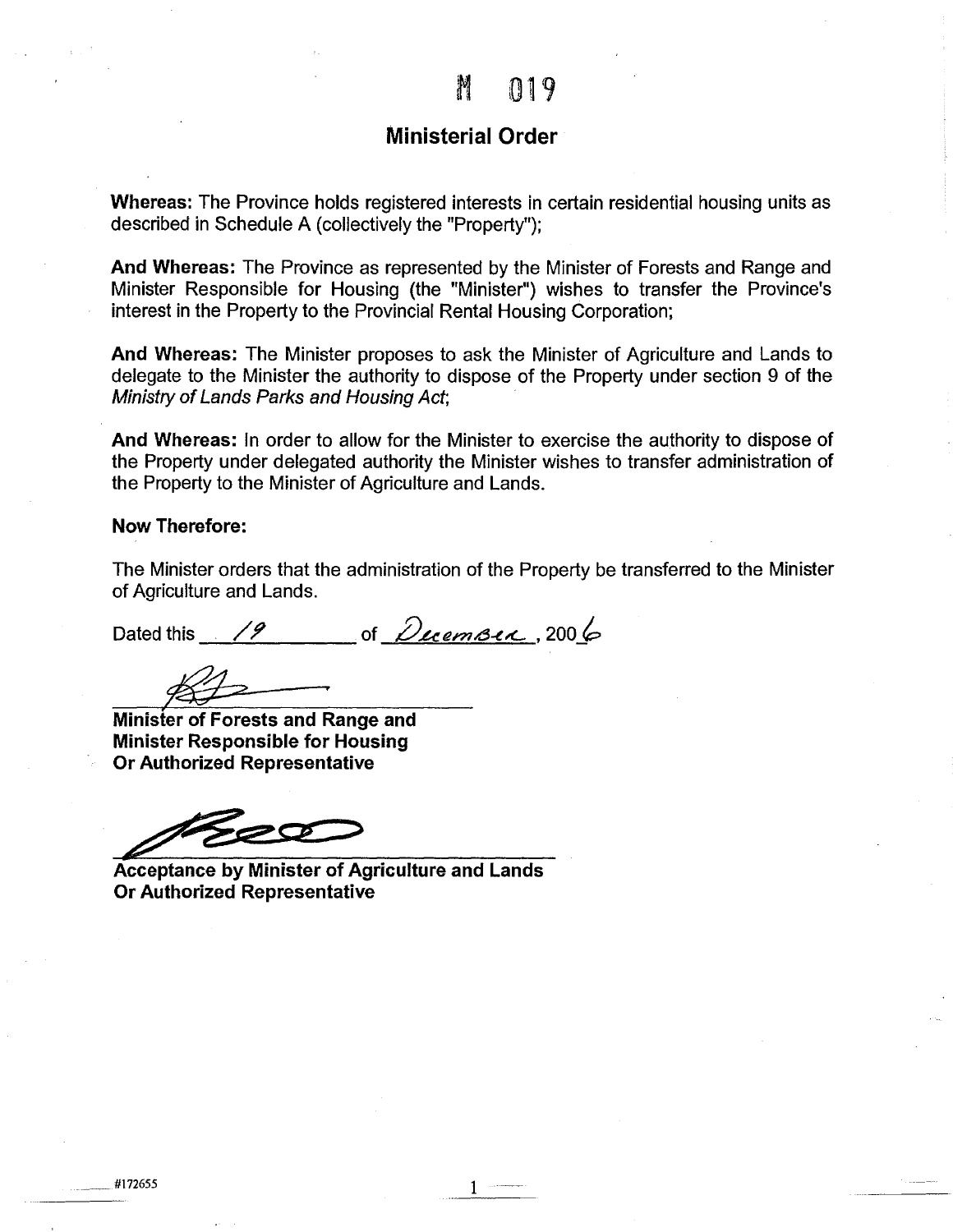## SCHEDULE A

| PID         | <b>Legal Description</b>              | Property Address                  | City        |
|-------------|---------------------------------------|-----------------------------------|-------------|
| 002-546-787 | PARCEL C (REFERENCE PLAN 3508) OF     | 125 East 37th Avenue              | Vancouver   |
|             | DISTRICT LOTS 637 AND 638 GROUP 1     |                                   |             |
|             |                                       |                                   |             |
|             | NEW WESTMINSTER DISTRICT              |                                   |             |
| 009-529-756 | BLOCK C DISTRICT LOT 720 PLAN 10041   | 5826-5980 Nanaimo Street          | Vancouver   |
| 009-529-675 | BLOCK A DISTRICT LOTS 719 AND 720     | 2218-2256 East 41st Avenue        | Vancouver   |
|             | <b>PLAN 10041</b>                     |                                   |             |
| 009-529-713 | BLOCK B DISTRICT LOT 720 PLAN 10041   | 5706-5996 Stirling Street         | Vancouver   |
| 009-161-074 | LOT B BLOCK 2 NORTH EAST 1/4 OF       | 3476 East 5th Avenue and 2105-    | Vancouver   |
|             | SECTION 38 TOWN OF HASTINGS           | 2291 Skeena Street                |             |
|             | SUBURBAN LANDS PLAN 11095             |                                   |             |
| 009-161-031 | LOT A BLOCK 2 NORTH EAST 1/4 OF       | 2202 Cassiar Street and 3426 East | Vancouver   |
|             | <b>SECTION 38 TOWN OF HASTINGS</b>    | 5th Avenue                        |             |
|             | SUBURBAN LANDS PLAN 11095             |                                   |             |
|             |                                       |                                   | Vancouver   |
| 008-737-371 | BLOCK 121 DISTRICT LOT 196 PLAN 13098 | 402 - 480 Keefer Street           |             |
| 008-960-151 | LOT 2 BLOCK 11 SOUTH East 1/4 OF      | 6620-6680 Elliott Street          | Vancouver   |
|             | DISTRICT LOT 336 PLAN 12099           |                                   |             |
| 015-752-828 | THE EAST 1/2 OF LOT 16 BLOCK 21       | 1115 Nelson Street                | Vancouver   |
|             | DISTRICT LOT 185 PLAN 92              |                                   |             |
| 015-752-836 | LOT 17 BLOCK 21 DISTRICT LOT 185 PLAN | 1115 Nelson Street                | Vancouver   |
|             | 92                                    |                                   |             |
| 015-752-844 | LOT 18 BLOCK 21 DISTRICT LOT 185 PLAN | 1115 Nelson Street                | Vancouver   |
|             | 92                                    |                                   |             |
| 015-752-852 | LOT 19 BLOCK 21 DISTRICT LOT 185 PLAN | 1115 Nelson Street                | Vancouver   |
|             | 92                                    |                                   |             |
| 001-126-997 | LOT 67 DISTRICT LOT 53 GROUP 1 NEW    | 7121 14th Avenue                  | Burnaby     |
|             | WESTMINSTER DISTRICT PLAN 33863       |                                   |             |
|             |                                       |                                   |             |
|             |                                       |                                   |             |
| 015-392-619 | LOT A (REFERENCE PLAN 10004) BLOCK    | 600 East 6th Avenue               | Vancouver   |
|             | 100 DISTRICT LOT 264A PLANS 264 AND   |                                   |             |
|             | 1771                                  |                                   |             |
| 008-718-393 | LOT C BLOCK 15 DISTRICT LOT 184 PLAN  | 2080 Wall Street                  | Vancouver   |
|             | 13296                                 |                                   |             |
| 008-718-369 | LOT B BLOCK 10 DISTRICT LOT 184 PLAN  | 2100 Wall Street                  | Vancouver   |
|             | 13296                                 |                                   |             |
| 009-987-878 | LOT A DISTRICT LOT 251 RANGE 5 COAST  | 1300-1354 Camarillo Lane & 1204-  | Prince      |
|             | DISTRICT PLAN 6386                    | 1252 & 1339-1359 Hays Cove        | Rupert      |
|             |                                       | Avenue & 1301-1356 Seville Road   |             |
| 009-987-886 | LOT B DISTRICT LOT 251 RANGE 5 COAST  | 1300-1354 Camarillo Lane & 1204-  | Prince      |
|             | DISTRICT PLAN 6387 EXCEPT PLAN 8005   | 1252 & 1339-1359 Hays Cove        | Rupert      |
|             |                                       | Avenue & 1301-1356 Seville Road   |             |
| 008-023-875 | LOT 2 BLOCKS 4 AND 10 TO 13 DISTRICT  | 2269-2291 E. 27th Avenue          | Vancouver   |
|             | LOT 741 PLAN 13705                    |                                   |             |
| 002-534-631 | LOT 201 DISTRICT LOT 95 GROUP 1 NEW   | 7272 Kingsway                     | Burnaby     |
|             | WESTMINSTER DISTRICT PLAN 48429       |                                   |             |
|             |                                       |                                   |             |
| 001-126-971 | LOT "A" BLOCKS 59 AND 64 DISTRICT LOT | 6005 - 6059 Pandora Street        | Burnaby     |
|             | 218 GROUP 1 NEW WESTMINSTER           |                                   |             |
|             | DISTRICT PLAN 1289                    |                                   |             |
| 007-312-962 | LOT 8 SUBURBAN BLOCK 14 PLAN 36206    | 45 Clute Street                   | New         |
|             |                                       |                                   | Westminster |
| 007-473-257 | LOT 1 BLOCK 10 DISTRICT LOT 777       | 2302-2368 Redwood Street & 2303-  | Prince      |
|             | CARIBOO DISTRICT PLAN 649             | 2369 Victoria Street              | George      |

 $\mathbf{v}_{\mathrm{in}}$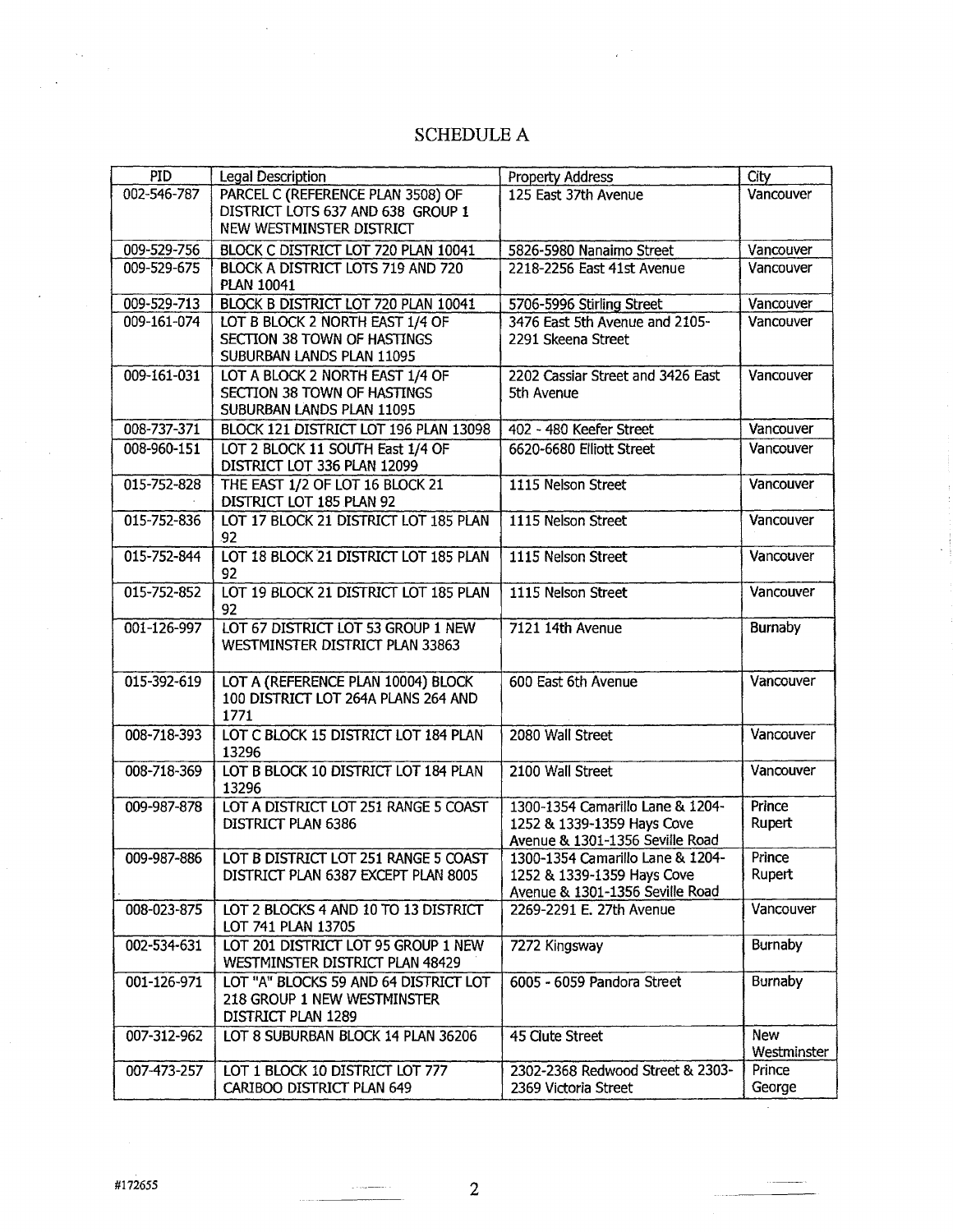| <b>PID</b>  | Legal Description                                             | Property Address                                         | City             |
|-------------|---------------------------------------------------------------|----------------------------------------------------------|------------------|
| 007-473-265 | LOT 2 BLOCK 10 DISTRICT LOT 777                               | 2302-2368 Redwood Street & 2303-                         | Prince           |
|             | CARIBOO DISTRICT PLAN 649                                     | 2369 Victoria Street                                     | George           |
| 007-473-281 | LOT 3 BLOCK 10 DISTRICT LOT 777                               | 2302-2368 Redwood Street & 2303-                         | Prince           |
|             | CARIBOO DISTRICT PLAN 649                                     | 2369 Victoria Street                                     | George           |
| 007-473-303 | LOT 4 BLOCK 10 DISTRICT LOT 777                               | 2302-2368 Redwood Street & 2303-                         | Prince           |
|             | CARIBOO DISTRICT PLAN 649                                     | 2369 Victoria Street                                     | George           |
| 007-473-338 | LOT 5 BLOCK 10 DISTRICT LOT 777                               | 2302-2368 Redwood Street & 2303-                         | Prince           |
|             | CARIBOO DISTRICT PLAN 649                                     | 2369 Victoria Street                                     | George           |
| 007-473-401 | LOT 6 BLOCK 10 DISTRICT LOT 777                               | 2302-2368 Redwood Street & 2303-                         | Prince           |
|             | <b>CARIBOO DISTRICT PLAN 649</b>                              | 2369 Victoria Street                                     | George           |
| 007-473-508 | LOT 7 BLOCK 10 DISTRICT LOT 777                               | 2302-2368 Redwood Street & 2303-                         | Prince           |
|             | <b>CARIBOO DISTRICT PLAN 649</b>                              | 2369 Victoria Street                                     | George           |
| 007-473-532 | LOT 8 BLOCK 10 DISTRICT LOT 777                               | 2302-2368 Redwood Street & 2303-                         | Prince           |
|             | CARIBOO DISTRICT PLAN 649                                     | 2369 Victoria Street                                     | George           |
| 007-473-567 | LOT 9 BLOCK 10 DISTRICT LOT 777                               | 2302-2368 Redwood Street & 2303-                         | Prince           |
|             | CARIBOO DISTRICT PLAN 649                                     | 2369 Victoria Street                                     | George           |
| 007-473-613 | LOT 10 BLOCK 10 DISTRICT LOT 777                              | 2302-2368 Redwood Street & 2303-                         | Prince           |
|             | CARIBOO DISTRICT PLAN 649                                     | 2369 Victoria Street                                     | George           |
| 007-473-907 | LOT 11 BLOCK 10 DISTRICT LOT 777                              | 2302-2368 Redwood Street & 2303-                         | Prince           |
|             | CARIBOO DISTRICT PLAN 649                                     | 2369 Victoria Street                                     | George           |
| 007-473-940 | LOT 12 BLOCK 10 DISTRICT LOT 777                              | 2302-2368 Redwood Street & 2303-                         | Prince           |
|             | CARIBOO DISTRICT PLAN 649                                     | 2369 Victoria Street                                     | George           |
| 007-474-016 | LOT 77 BLOCK 10 DISTRICT LOT 777                              | 2302-2368 Redwood Street & 2303-                         | Prince           |
|             | CARIBOO DISTRICT PLAN 649                                     | 2369 Victoria Street                                     | George           |
| 007-474-041 | LOT 78 BLOCK 10 DISTRICT LOT 777                              | 2302-2368 Redwood Street & 2303-                         | Prince           |
|             | CARIBOO DISTRICT PLAN 649                                     | 2369 Victoria Street                                     | George           |
| 007-474-083 | LOT 79 BLOCK 10 DISTRICT LOT 777                              | 2302-2368 Redwood Street & 2303-                         | Prince           |
|             | CARIBOO DISTRICT PLAN 649                                     | 2369 Victoria Street                                     | George           |
| 007-474-105 | LOT 80 BLOCK 10 DISTRICT LOT 777                              | 2302-2368 Redwood Street & 2303-                         | Prince           |
|             | CARIBOO DISTRICT PLAN 649                                     | 2369 Victoria Street                                     | George           |
| 007-474-148 | LOT 81 BLOCK 10 DISTRICT LOT 777                              | 2302-2368 Redwood Street & 2303-                         | Prince           |
|             | CARIBOO DISTRICT PLAN 649                                     | 2369 Victoria Street                                     | George           |
| 007-474-181 | LOT 82 BLOCK 10 DISTRICT LOT 777                              | 2302-2368 Redwood Street & 2303-                         | Prince           |
|             | CARIBOO DISTRICT PLAN 649<br>LOT 83 BLOCK 10 DISTRICT LOT 777 | 2369 Victoria Street                                     | George           |
| 007-474-202 | CARIBOO DISTRICT PLAN 649                                     | 2302-2368 Redwood Street & 2303-                         | Prince<br>George |
| 007-474-229 | LOT 84 BLOCK 10 DISTRICT LOT 777                              | 2369 Victoria Street                                     | Prince           |
|             |                                                               | 2302-2368 Redwood Street & 2303-                         |                  |
| 007-474-245 | CARIBOO DISTRICT PLAN 649<br>LOT 85 BLOCK 10 DISTRICT LOT 777 | 2369 Victoria Street<br>2302-2368 Redwood Street & 2303- | George<br>Prince |
|             | CARIBOO DISTRICT PLAN 649                                     | 2369 Victoria Street                                     | George           |
| 007-474-261 | LOT 86 BLOCK 10 DISTRICT LOT 777                              | 2302-2368 Redwood Street & 2303-                         | Prince           |
|             | CARIBOO DISTRICT PLAN 649                                     | 2369 Victoria Street                                     | George           |
| 007-474-326 | LOT 87 BLOCK 10 DISTRICT LOT 777                              | 2302-2368 Redwood Street & 2303-                         | Prince           |
|             | CARIBOO DISTRICT PLAN 649                                     | 2369 Victoria Street                                     | George           |
| 007-474-342 | LOT 88 BLOCK 10 DISTRICT LOT 777                              | 2302-2368 Redwood Street & 2303-                         | Prince           |
|             | CARIBOO DISTRICT PLAN 649                                     | 2369 Victoria Street                                     | George           |
| 007-474-369 | LOT 80 BLOCK 11 DISTRICT LOT 777                              | 1585 Strathcona Avenue                                   | Prince           |
|             | CARIBOO DISTRICT PLAN 649                                     |                                                          | George           |
| 007-474-377 | LOT 81 BLOCK 11 DISTRICT LOT 777                              | 1585 Strathcona Avenue                                   | Prince           |
|             | CARIBOO DISTRICT PLAN 649                                     |                                                          | George           |
| 007-474-407 | LOT 82 BLOCK 11 DISTRICT LOT 777                              | 1585 Strathcona Avenue                                   | Prince           |
|             | CARIBOO DISTRICT PLAN 649                                     |                                                          | George           |
| 007-474-423 | LOT 83 BLOCK 11 DISTRICT LOT 777                              | 1585 Strathcona Avenue                                   | Prince           |
|             | <b>CARIBOO DISTRICT PLAN 649</b>                              |                                                          | George           |
| 007-474-431 | LOT 84 BLOCK 11 DISTRICT LOT 777                              | 1585 Strathcona Avenue                                   | Prince           |
|             | CARIBOO DISTRICT PLAN 649                                     |                                                          | George           |

 $\Delta \sim 10^7$ 

 $\sim$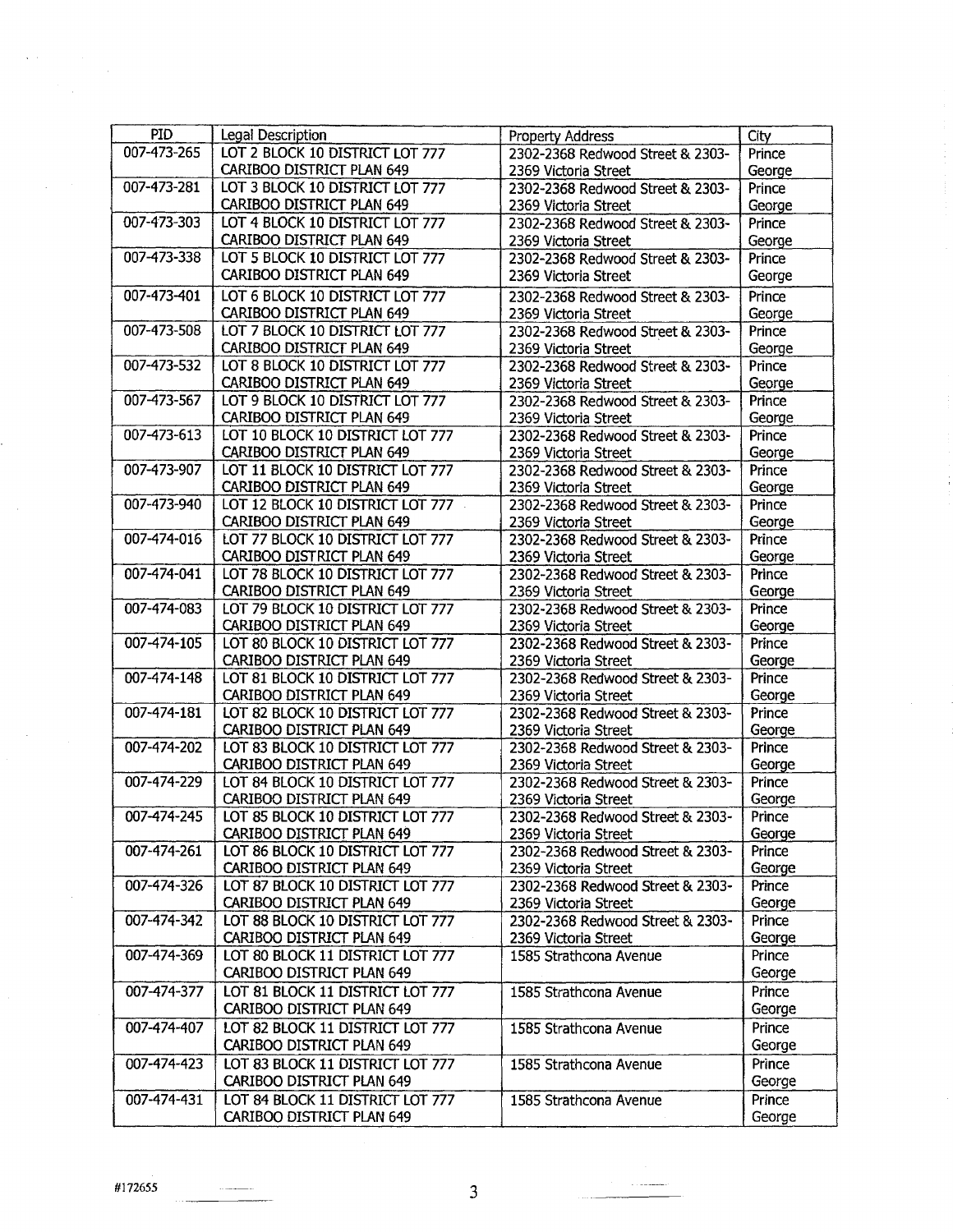| PID         | Legal Description                                                                         | <b>Property Address</b>                          | <b>City</b>      |
|-------------|-------------------------------------------------------------------------------------------|--------------------------------------------------|------------------|
| 007-474-474 | LOT 85 BLOCK 11 DISTRICT LOT 777<br>CARIBOO DISTRICT PLAN 649                             | 1585 Strathcona Avenue                           | Prince<br>George |
| 007-474-491 | LOT 86 BLOCK 11 DISTRICT LOT 777<br>CARIBOO DISTRICT PLAN 649                             | 1585 Strathcona Avenue                           | Prince<br>George |
| 007-474-504 | LOT 87 BLOCK 11 DISTRICT LOT 777<br>CARIBOO DISTRICT PLAN 649                             | 1585 Strathcona Avenue                           | Prince<br>George |
| 007-474-521 | LOT 88 BLOCK 11 DISTRICT LOT 777<br>CARIBOO DISTRICT PLAN 649                             | 1585 Strathcona Avenue                           | Prince<br>George |
| 008-489-297 | LOT A BLOCKS 25 TO 28 DISTRICT LOT 51<br><b>PLAN 13781</b>                                | 4830 - 4854 Rupert Street                        | Vancouver        |
| 005-958-881 | LOT 150 SECTION 27 BLOCK 5 NORTH<br>RANGE 2 WEST NEW WESTMINSTER<br>DISTRICT PLAN 45770   | 13352 Old Yale Road                              | Surrey           |
| 007-982-101 | LOT 8, EXCEPT PART IN EXPLANATORY<br>PLAN 11620, NOW LANE, DISTRICT LOT<br>334 PLAN 13993 | 3217-3347 East 58th Avenue                       | Vancouver        |
| 010-480-731 | LOT 70 District LOT 8171 CARIBOO<br>DISTRICT PLAN 19517                                   | 2424 - 2440 Nicholson Street                     | Prince<br>George |
| 010-042-067 | LOT A DISTRICT LOT 8174 CARIBOO<br>DISTRICT PLAN 20335                                    | 2700 Ospika Boulevard                            | Prince<br>George |
| 010-485-449 | LOT 56 DISTRICT LOT 2608 CARIBOO<br>DISTRICT PLAN 19520                                   | 4348-4382 1st Avenue                             | Prince<br>George |
| 010-485-457 | LOT 57 DISTRICT LOT 2608 CARIBOO<br>DISTRICT PLAN 19520                                   | 4348-4382 1st Avenue                             | Prince<br>George |
| 010-485-465 | LOT 58 DISTRICT LOT 2608 CARIBOO<br>DISTRICT PLAN 19520                                   | 4348-4382 1st Avenue                             | Prince<br>George |
| 010-485-473 | LOT 59 DISTRICT LOT 2608 CARIBOO<br>DISTRICT PLAN 19520                                   | 4348-4382 1st Avenue                             | Prince<br>George |
| 007-756-836 | LOT A BLOCK 57 DISTRICT LOT 196 PLAN<br>14669                                             | 450 East Cordova Street                          | Vancouver        |
| 012-664-260 | LOT 3 DISTRICT LOTS 5314 AND 5316<br>CARIBOO DISTRICT PLAN 10527                          | 1084 5th Avenue                                  | Mcbride          |
| 016-210-964 | LOT A BLOCK 57 DISTRICT LOT 185 PLAN<br>14816                                             | 1650 Haro Street & 1655 Barclay<br><b>Street</b> | Vancouver        |
| 007-667-752 | LOT A BLOCK 286 DISTRICT LOT 526 PLAN<br>15533                                            | 1987 West 7th Avenue                             | Vancouver        |
| 007-659-644 | LOT B BLOCK 227 DISTRICT LOT 526 PLAN<br>15451                                            | 1880 West 2nd Avenue                             | Vancouver        |
| 006-069-771 | LOT 1 DISTRICT LOT 838 RANGE 5 COAST<br>DISTRICT PLAN 9383                                | 3404 Kalum Street                                | Terrace          |
| 007-630-671 | LOT A BLOCK 56 DISTRICT LOT 196 PLAN<br>15730                                             | 368 East Cordova Street                          | Vancouver        |
| 007-584-466 | LOT A BLOCK 53 DISTRICT LOT 196 PLAN<br>16055                                             | 535 East Cordova Street                          | Vancouver        |
| 007-626-720 | LOT G BLOCK 146 DISTRICT LOT 264A<br><b>PLAN 15771</b>                                    | 1800 East 5th Avenue                             | Vancouver        |
| 015-579-042 | LOT 1 BLOCK 65 DISTRICT LOT 181 PLAN<br>196                                               | 920 E. Hastings Street                           | Vancouver        |
| 015-579-123 | LOT 6 BLOCK 65 DISTRICT LOT 181 PLAN<br>196                                               | 920 E. Hastings Street                           | Vancouver        |
| 003-001-300 | LOT A, SECTION 9, VICTORIA DISTRICT,<br><b>PLAN 24291</b>                                 | 880 Vernon Avenue                                | Victoria         |
| 002-915-839 | LOT 1, SECTIONS 9 AND 33, VICTORIA<br>DISTRICT, PLAN 25469                                | 880 Vernon Avenue                                | Victoria         |

 $\frac{1}{2}$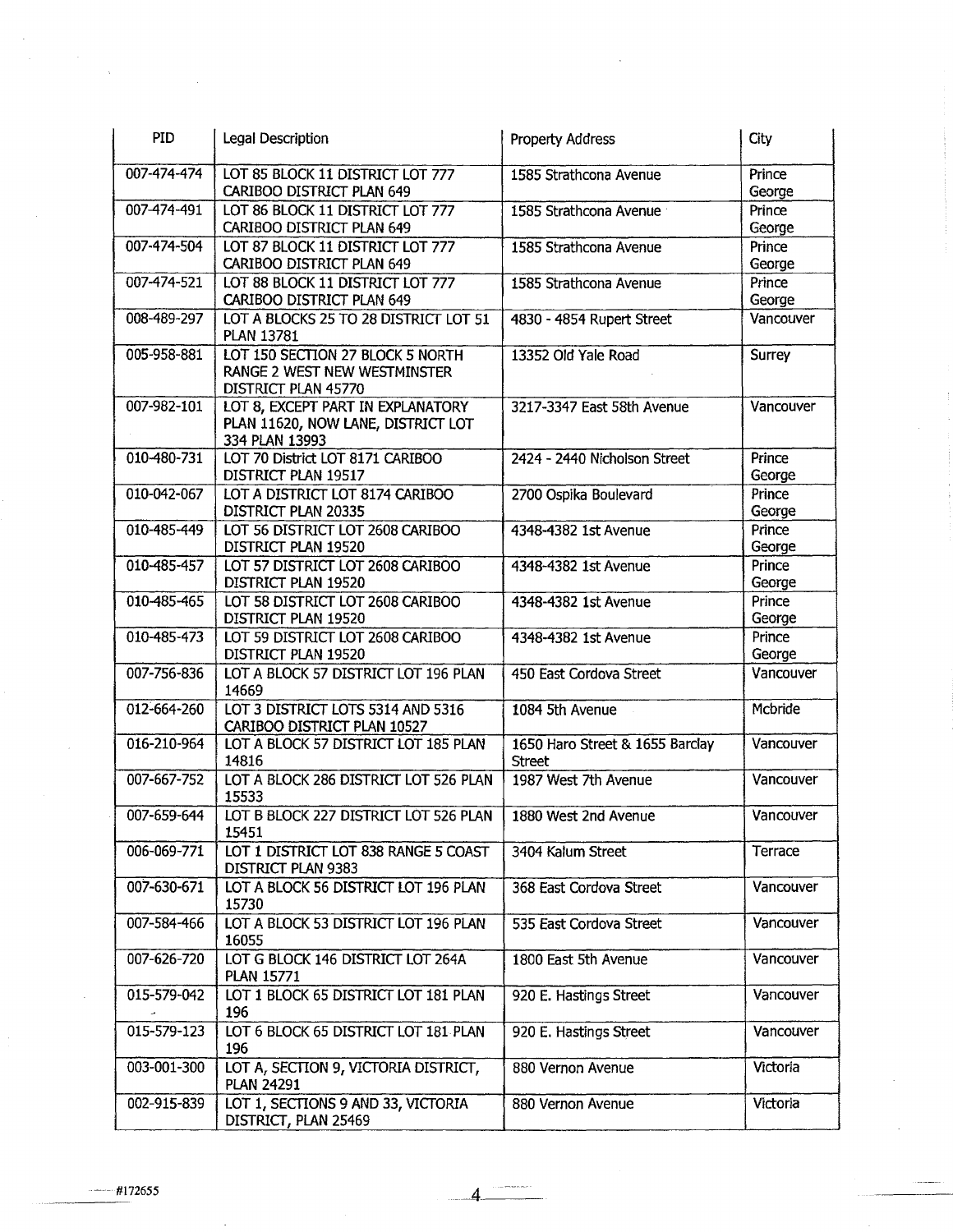| <b>PID</b>                 | <b>Legal Description</b>                                                                                                                                                                                                               | Property Address                        | City                 |
|----------------------------|----------------------------------------------------------------------------------------------------------------------------------------------------------------------------------------------------------------------------------------|-----------------------------------------|----------------------|
| 002-695-162                | LOT 1, SECTION 32, VICTORIA DISTRICT,<br><b>PLAN 25947</b>                                                                                                                                                                             | 1149 Union Road                         | Saanich              |
| 002-625-075                | LOT 9, SECTION 79, VICTORIA DISTRICT,<br><b>PLAN 25631</b>                                                                                                                                                                             | 950 Edge Place                          | Saanich              |
| 000-145-874                | STRATA LOT 1, SECTION 32, VICTORIA<br>DISTRICT, STRATA PLAN 59                                                                                                                                                                         | #1 - 1149 Union Road                    | Victoria             |
| 000-145-882                | STRATA LOT 2, SECTION 32, VICTORIA<br>DISTRICT, STRATA PLAN 59                                                                                                                                                                         | #2 - 1149 Union Road                    | Victoria             |
| 000-145-891                | STRATA LOT 3, SECTION 32, VICTORIA<br>District, STRATA PLAN 59                                                                                                                                                                         | #3 - 1149 Union Road                    | Victoria             |
| 000-145-904                | STRATA LOT 4, SECTION 32, VICTORIA<br>DISTRICT, STRATA PLAN 59                                                                                                                                                                         | #4 - 1149 Union Road                    | Victoria             |
| 006-471-919                | LOT 1 DISTRICT LOT 4 GROUP 7<br>SIMILKAMEEN DIVISION YALE (FORMERLY<br>YALE-LYTTON) DISTRICT PLAN 23367<br>EXCEPT PLAN M10983                                                                                                          | 431 Winnipeg Street                     | Penticton            |
| 014-253-518                | LOT 12 DISTRICT LOT 4589 KOOTENAY<br>DISTRICT PLAN 7008                                                                                                                                                                                | 146 Spruce Avenue                       | Sparwood             |
| 014-253-542                | LOT 13 DISTRICT LOT 4589 KOOTENAY<br>District PLAN 7008                                                                                                                                                                                | 146 Spruce Avenue                       | Sparwood             |
| 014-253-569                | LOT 14 DISTRICT LOT 4589 KOOTENAY<br>District PLAN 7008                                                                                                                                                                                | 146 Spruce Avenue                       | Sparwood             |
| 005-740-398                | LOT B District LOT 596 LILLOOET District<br><b>PLAN 25005</b>                                                                                                                                                                          | 1011 Murray Street                      | Lillooet             |
| 007-557-485                | LOT 1 DISTRICT LOT 31 LILLOOET<br>DISTRICT PLAN 21238                                                                                                                                                                                  | 350 Aspen Street                        | 100 Mile<br>House    |
| 008-203-555                | LOT A DISTRICT LOT 517 KAMLOOPS<br>DIVISION YALE DISTRICT PLAN 18755                                                                                                                                                                   | 333-420 Wilson Street                   | Chase                |
| 012-838-195                | LOT 14 BLOCK 11 DISTRICT LOT 123<br>KAMLOOPS DIVISION YALE DISTRICT<br>PLAN 1 EXCEPT SUCH UNDER-SURFACE<br>RIGHTS AS ARE REGISTERED IN<br>ABSOLUTE FEES BOOK VOLUME 18 FOLIO<br>152 NO. 9837D                                          | 2151 Granite Avenue                     | Merritt              |
| 012-838-217                | LOT 15 BLOCK 11 DISTRICT LOT 123<br>KAMLOOPS DIVISION YALE DISTRICT<br>PLAN 1 EXCEPT SUCH UNDER-SURFACE<br>RIGHTS AS ARE REGISTERED IN<br>ABSOLUTE FEES BOOK VOLUME 18 FOLIO<br>152 NO. 9837D                                          | 2151 Granite Avenue                     | Merritt              |
| 012-838-241                | LOT 16 BLOCK 11 DISTRICT LOT 123<br>KAMLOOPS DIVISION YALE DISTRICT<br>PLAN 1 EXCEPT SUCH UNDER-SURFACE<br>RIGHTS AS ARE REGISTERED IN<br>ABSOLUTE FEES BOOK VOLUME 18 FOLIO<br>152 NO. 9837D                                          | 2151 Granite Avenue                     | Merritt              |
| 012-838-268<br>008-962-057 | LOT 17 BLOCK 11 DISTRICT LOT 123<br>KAMLOOPS DIVISION YALE DISTRICT<br>PLAN 1 EXCEPT SUCH UNDER-SURFACE<br>RIGHTS AS ARE REGISTERED IN<br>ABSOLUTE FEES BOOK VOLUME 18 FOLIO<br>152 NO. 9837D<br>LOT 3 BLOCK 120 DISTRICT LOTS 181 AND | 2151 Granite Avenue<br>701 - 719 Raymur | Merritt<br>Vancouver |
|                            | 2037 PLAN 12081                                                                                                                                                                                                                        |                                         |                      |

 $\frac{1}{\epsilon}$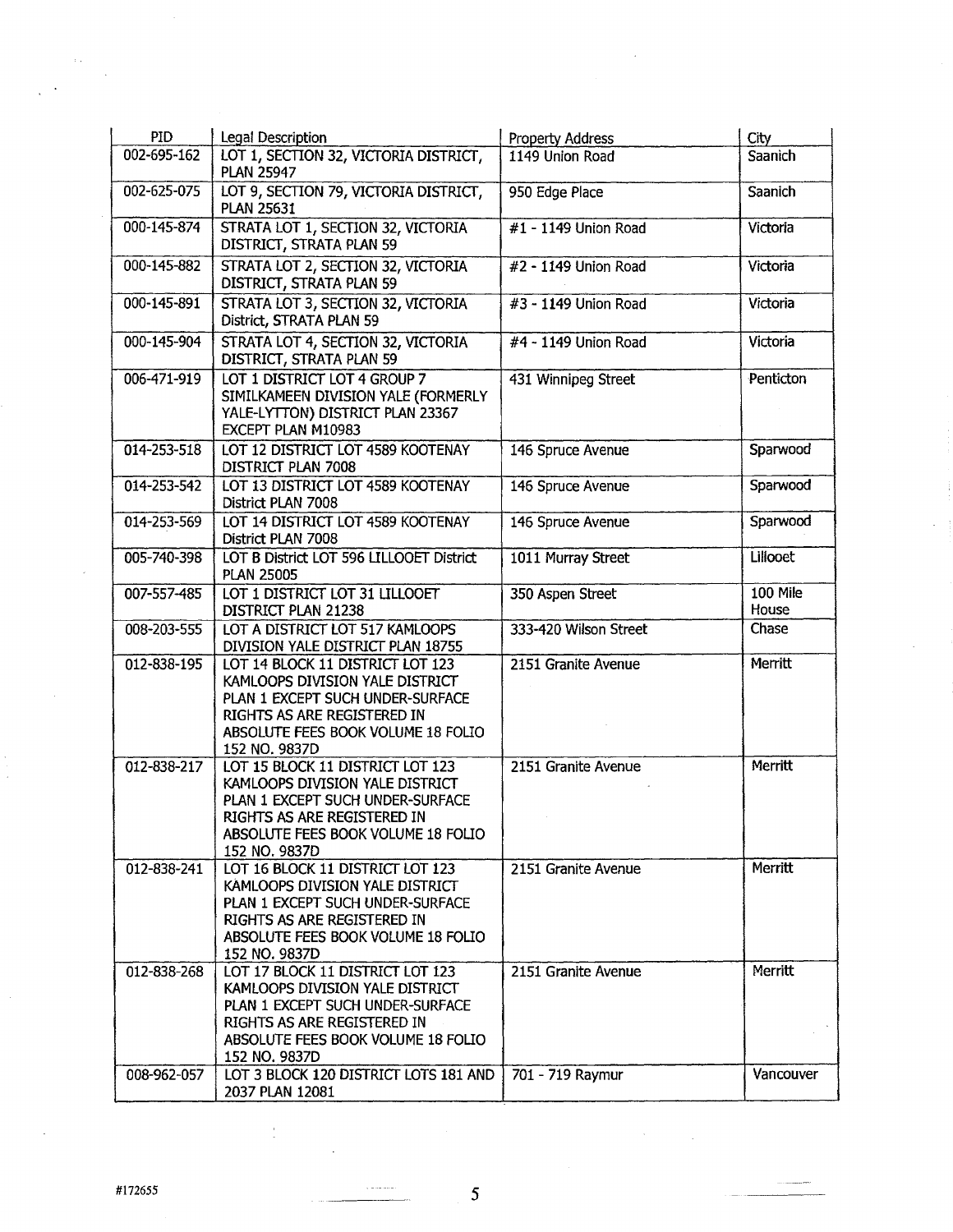| <b>PID</b><br><b>Legal Description</b>           |                                      | Property Address       | City        |
|--------------------------------------------------|--------------------------------------|------------------------|-------------|
| 014-117-258                                      | LOT "A" BLOCK 3 SECTION 20 TOWNSHIP  | 27264 30th Avenue      | Langley     |
|                                                  | 13 NEW WESTMINSTER DISTRICT PLAN     |                        |             |
| 1621                                             |                                      |                        |             |
| 016 117 654<br>THE EAST 80 FEET OF LOT 5 BLOCK 4 |                                      | 9703-9707 97 Street    | Fort St.    |
| SECTION 31 TOWNSHIP 83 RANGE 18                  |                                      |                        | John        |
| WEST OF THE 6TH MERIDIAN PEACE                   |                                      |                        |             |
| RIVER DISTRICT PLAN 6656                         |                                      |                        |             |
| 013-475-673                                      | LOT 13 BLOCK 1 SECTION 6 TOWNSHIP 84 | 9819-9823 106 Avenue   | Fort St.    |
| RANGE 18 WEST OF THE 6TH MERIDIAN                |                                      |                        | <b>John</b> |
| PEACE RIVER DISTRICT PLAN 7299                   |                                      |                        |             |
| 013-475-631                                      | LOT 14 BLOCK 1 SECTION 6 TOWNSHIP 84 | 9819-9823 106 Avenue   | Fort St.    |
| RANGE 18 WEST OF THE 6TH MERIDIAN                |                                      |                        | John        |
| PEACE RIVER DISTRICT PLAN 7299                   |                                      |                        |             |
| 013-475-649                                      | LOT 15 BLOCK 1 SECTION 6 TOWNSHIP 84 | 9819-9823 106 Avenue   | Fort St.    |
|                                                  | RANGE 18 WEST OF THE 6TH MERIDIAN    |                        | <b>John</b> |
| PEACE RIVER DISTRICT PLAN 7299                   |                                      |                        |             |
| 013-743-589                                      | LOT 6 BLOCK C SECTION 1 TOWNSHIP 84  | 10403-10405 102 Street | Fort St.    |
|                                                  | RANGE 19 WEST OF THE 6TH MERIDIAN    |                        | <b>John</b> |
| PEACE RIVER DISTRICT PLAN 4772                   |                                      |                        |             |
| 013-743-619                                      | LOT 7 BLOCK C SECTION 1 TOWNSHIP 84  | 10403-10405 102 Street | Fort St.    |
|                                                  | RANGE 19 WEST OF THE 6TH MERIDIAN    |                        | John        |
| PEACE RIVER DISTRICT PLAN 4772                   |                                      |                        |             |
| 013-161-164                                      | LOT 22 BLOCK 2 SECTION 1 TOWNSHIP 84 | 11007-11009 101 Avenue | Fort St.    |
|                                                  | RANGE 19 WEST OF THE 6TH MERIDIAN    |                        | <b>John</b> |
| PEACE RIVER DISTRICT PLAN 8680                   |                                      |                        |             |
| 013-161-211                                      | LOT 23 BLOCK 2 SECTION 1 TOWNSHIP 84 | 11007-11009 101 Avenue | Fort St.    |
|                                                  | RANGE 19 WEST OF THE 6TH MERIDIAN    |                        | <b>John</b> |
| PEACE RIVER DISTRICT PLAN 8680                   |                                      |                        |             |
| 013-179-926                                      | LOT 21 BLOCK 2 SECTION 6 TOWNSHIP 84 | 9111 102 Avenue        | Fort St.    |
|                                                  | RANGE 18 WEST OF THE 6TH MERIDIAN    |                        | John        |
| PEACE RIVER DISTRICT PLAN 8623                   |                                      |                        |             |
| 010-095-870                                      | LOT 1 SECTION 6 TOWNSHIP 84 RANGE 18 | 9404 103 Avenue        | Fort St.    |
| WEST OF THE 6TH MERIDIAN PEACE                   |                                      |                        | John        |
| RIVER DISTRICT PLAN 20300                        |                                      |                        |             |
| 011-422-815                                      | LOT 1 SECTION 1 TOWNSHIP 84 RANGE 19 | 10604-10606 104 Avenue | Fort St.    |
| WEST OF THE 6TH MERIDIAN PEACE                   |                                      |                        | <b>John</b> |
| RIVER DISTRICT PLAN 17535                        |                                      |                        |             |
| 013-544-446                                      | LOT 13 BLOCK 2 SECTION 1 TOWNSHIP 84 | 10415-10417 105 Avenue | Fort St.    |
|                                                  | RANGE 19 WEST OF THE 6TH MERIDIAN    |                        | John        |
| PEACE RIVER DISTRICT PLAN 6256                   |                                      |                        |             |
| 013-544-471                                      | LOT 14 BLOCK 2 SECTION 1 TOWNSHIP 84 | 10415-10417 105 Avenue | Fort St.    |
|                                                  | RANGE 19 WEST OF THE 6TH MERIDIAN    |                        | <b>John</b> |
| PEACE RIVER DISTRICT PLAN 6256                   |                                      |                        |             |
| 013-318-691                                      | LOT 1 BLOCK 1 SECTION 6 TOWNSHIP 84  | 9620-9622 108 Avenue   | Fort St.    |
|                                                  | RANGE 18 WEST OF THE 6TH MERIDIAN    |                        | John        |
| PEACE RIVER DISTRICT PLAN 8196                   |                                      |                        |             |
| 013-176-188                                      | LOT 11 BLOCK 4 SECTION 1 TOWNSHIP 84 | 10115 110 Street       | Fort St.    |
|                                                  | RANGE 19 WEST OF THE 6TH MERIDIAN    |                        | John        |
| PEACE RIVER DISTRICT PLAN 8680                   |                                      |                        |             |
| 013-318-195                                      | LOT 13 BLOCK 2 SECTION 6 TOWNSHIP 84 | 9511 111 Avenue        | Fort St.    |
|                                                  | RANGE 18 WEST OF THE 6TH MERIDIAN    |                        | John        |
| PEACE RIVER DISTRICT PLAN 8196                   |                                      |                        |             |

| PID | Legal Description | <b>Property Address</b> | City |
|-----|-------------------|-------------------------|------|
|     |                   |                         |      |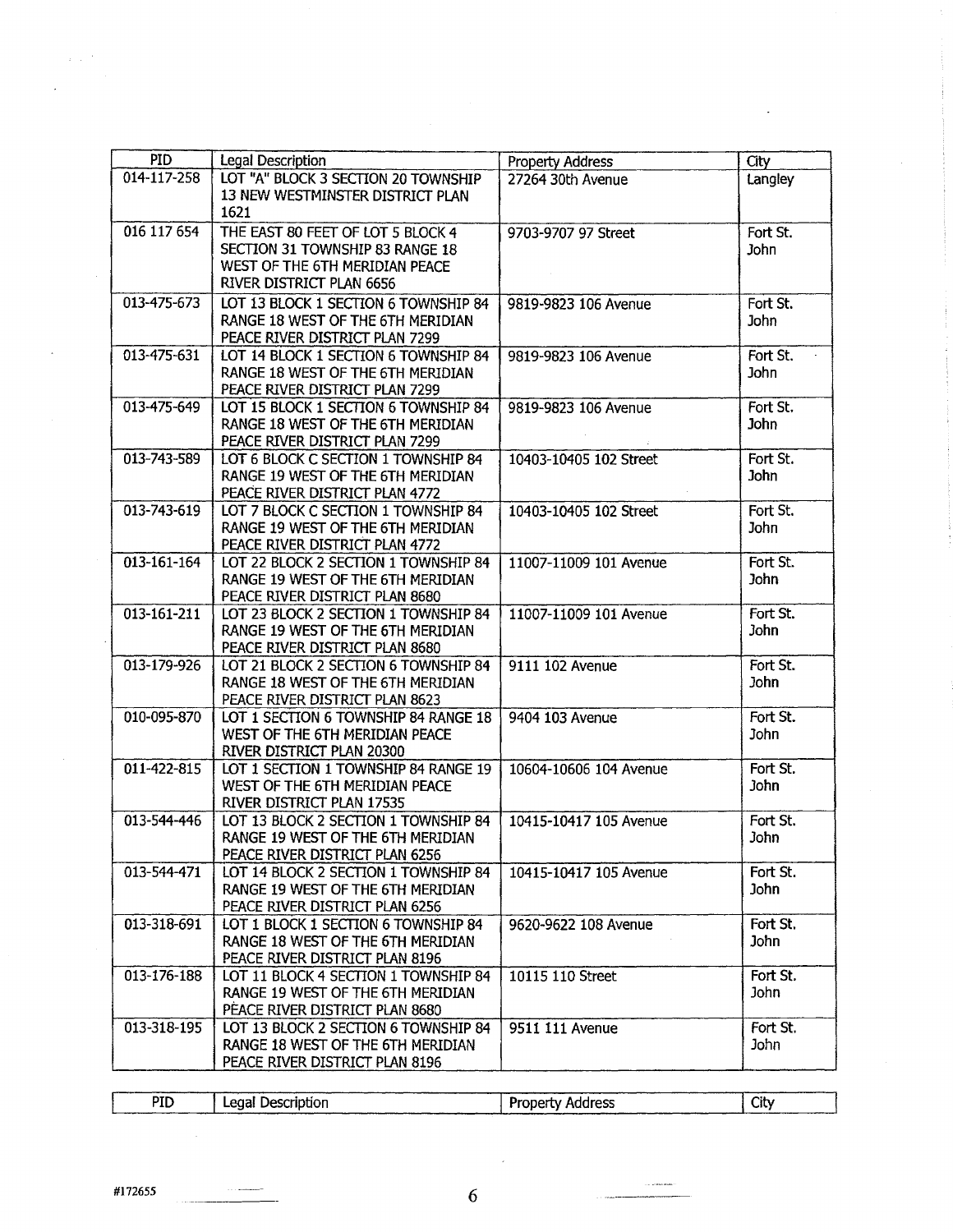| 013-319-507 | LOT 11 BLOCK 2 SECTION 31 TOWNSHIP<br>83 RANGE 18 WEST OF THE SIXTH<br>MERIDIAN PEACE RIVER DISTRICT PLAN<br>8181      | 9412-9414 96 Avenue        | Fort St.<br>John        |
|-------------|------------------------------------------------------------------------------------------------------------------------|----------------------------|-------------------------|
| 013-319-523 | LOT 12 BLOCK 2 SECTION 31 TOWNSHIP<br>83 RANGE 18 WEST OF THE SIXTH<br>MERIDIAN PEACE RIVER DISTRICT PLAN<br>8181      | 9412-9414 96 Avenue        | Fort St.<br>John        |
| 013-318-675 | LOT 5 BLOCK 1 SECTION 6 TOWNSHIP 84<br>RANGE 18 WEST OF THE 6TH MERIDIAN<br>PEACE RIVER DISTRICT PLAN 8196             | 10804 96 Street            | Fort St.<br>John        |
| 013-742-264 | LOT 7 BLOCK 11 SECTION 31 TOWNSHIP<br>83 RANGE 18 WEST OF THE 6TH MERIDIAN<br>PEACE RIVER DISTRICT PLAN 3220           | 9715 97 Street             | Fort St.<br>John        |
| 013-519-221 | LOT 1 BLOCK 3 SECTION 31 TOWNSHIP 83<br>RANGE 18 WEST OF THE 6TH MERIDIAN<br>PEACE RIVER DISTRICT PLAN 6656            | 9503 98A Avenue            | Fort St.<br>John        |
| 013-687-557 | LOT 8 SECTION 36 TOWNSHIP 83 RANGE<br>19 WEST OF THE 6TH MERIDIAN PEACE<br>RIVER DISTRICT PLAN 4747                    | 10712-10714 99 Avenue      | Fort St.<br>John        |
| 013-687-581 | LOT 9 SECTION 36 TOWNSHIP 83 RANGE<br>19 WEST OF THE 6TH MERIDIAN PEACE<br>RIVER DISTRICT PLAN 4747                    | 10712-10714 99 Avenue      | Fort St.<br><b>John</b> |
| 013-316-133 | LOT 9 BLOCK 6 SECTION 6 TOWNSHIP 84<br>RANGE 18 WEST OF THE 6TH MERIDIAN<br>PEACE RIVER DISTRICT PLAN 8196             | 19 Princess Crescent       | Fort St.<br><b>John</b> |
| 014-777-614 | LOT 4 BLOCK 7 SECTION 6 TOWNSHIP 84<br>RANGE 18 WEST OF THE 6TH MERIDIAN<br>PEACE RIVER DISTRICT PLAN 8196             | 22 Princess Crescent       | Fort St.<br><b>John</b> |
| 013-323-580 | LOT 1 BLOCK 6 SECTION 31 TOWNSHIP 83<br>RANGE 18 WEST OF THE 6TH MERIDIAN<br>PEACE RIVER DISTRICT PLAN 8181            | 9303 96 Avenue             | Fort St.<br>John        |
| 013-181-602 | LOT 8 BLOCK 3 SECTION 1 TOWNSHIP 84<br>RANGE 19 WEST OF THE 6TH MERIDIAN<br>PEACE RIVER DISTRICT PLAN 8680             | 11108 101 Avenue           | Fort St.<br>John        |
| 013-168-436 | LOT 19 BLOCK 4 SECTION 1 TOWNSHIP 84<br>RANGE 19 WEST OF THE 6TH MERIDIAN<br>PEACE RIVER DISTRICT PLAN 8680            | 10807 102 Avenue           | Fort St.<br>John        |
| 013-024-159 | LOT 7 BLOCK 3 SECTION 6 TOWNSHIP 84<br>RANGE 18 WEST OF THE 6 <sup>1H</sup> MERIDIAN<br>PEACE RIVER DISTRICT PLAN 8889 | 9504 103 Avenue            | Fort St.<br>John        |
| 013-024-124 | LOT 18 BLOCK 3 SECTION 6 TOWNSHIP 84<br>RANGE 18 WEST OF THE 6TH MERIDIAN<br>PEACE RIVER DISTRICT PLAN 8889            | 9503 104 Avenue            | Fort St.<br>John        |
| 012-674-109 | LOT 9 BLOCK 4 SECTION 6 TOWNSHIP 84<br>RANGE 18 WEST OF THE 6TH MERIDIAN<br>PEACE RIVER DISTRICT PLAN 10234            | 9211 108 Avenue            | Fort St.<br>John        |
| 006-284-868 | LOT A District LOT 1992 RANGE 5 COAST<br>DISTRICT PLAN 9169                                                            | 1031 3rd Avenue West       | Prince<br>Rupert        |
| 002-896-672 | LOT C, SECTION 4, VICTORIA DISTRICT,<br><b>PLAN 25164</b>                                                              | 2501-2691 Blanshard Street | Victoria                |
| 005-421-306 | LOT 6, BLOCK B, SECTION 14, VICTORIA<br>DISTRICT, PLAN 8700                                                            | 240 Kamloops Avenue        | Saanich                 |

| PID | Description<br>Legal : | Address<br>Property | City |
|-----|------------------------|---------------------|------|

7

 $\beta$ 

 $\ddot{\phantom{a}}$ 

 $\hat{\mathbb{I}}$ 

 $\hat{\mathcal{E}}$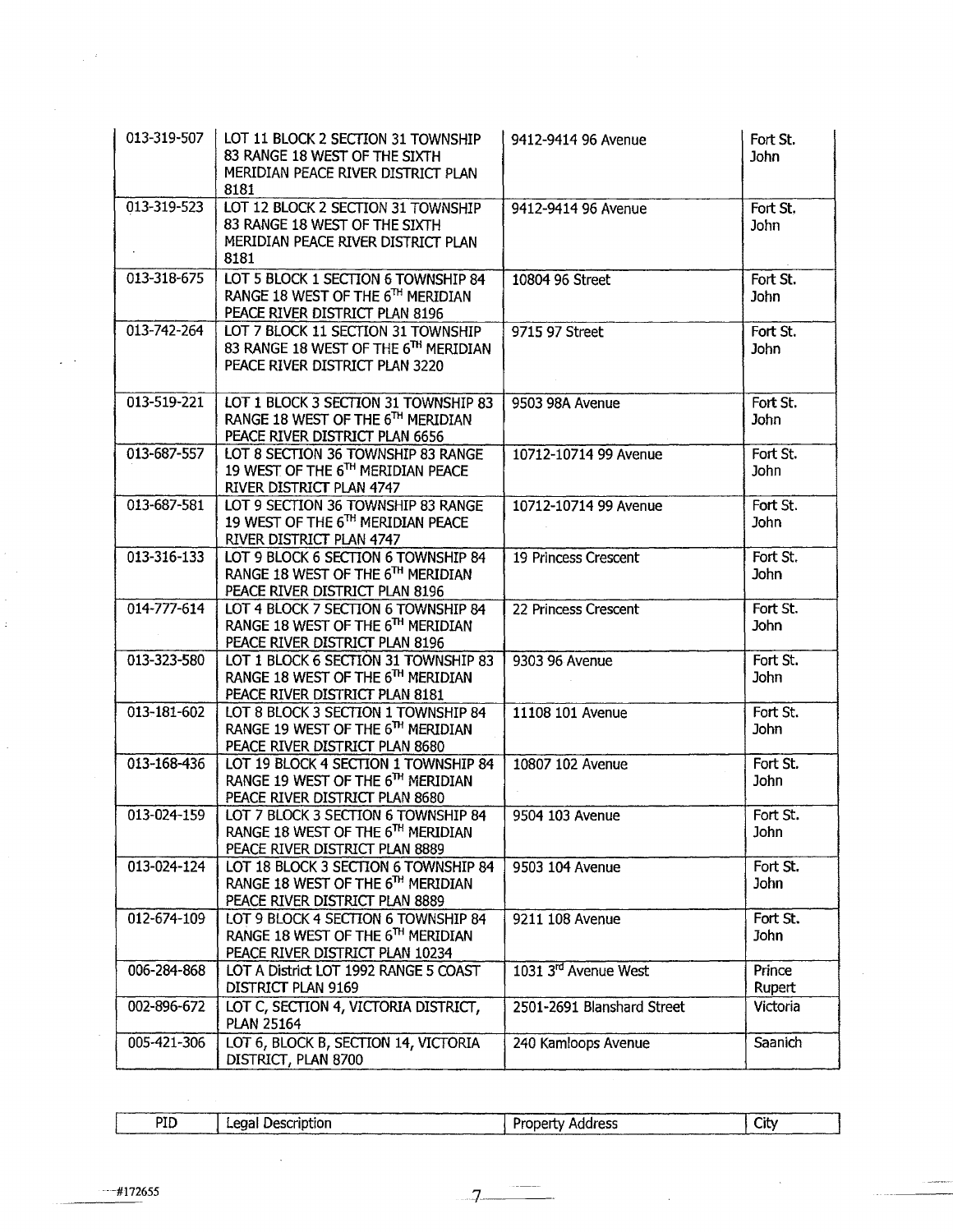| 005-422-256 | LOT 31, BLOCK D, SECTION 14, VICTORIA<br>DISTRICT, PLAN 8700                                                                                                                                                                     | 270 Nicola Place      | Saanich      |
|-------------|----------------------------------------------------------------------------------------------------------------------------------------------------------------------------------------------------------------------------------|-----------------------|--------------|
| 005-406-692 | LOT 44, SECTION 82, VICTORIA DISTRICT,<br><b>PLAN 9800</b>                                                                                                                                                                       | 4137 Hawkes Avenue    | Saanich      |
| 004-081-161 | LOT 2, SECTION 9, VICTORIA DISTRICT,<br><b>PLAN 16846</b>                                                                                                                                                                        | 950 Tattersall Drive  | Saanich      |
| 007-429-568 | LOT 12, BLOCK 3, SECTION 33, VICTORIA<br>DISTRICT, PLAN 1397                                                                                                                                                                     | 893 Brett Avenue      | Saanich      |
| 008-194-238 | LOT 1, BLOCK 14, SECTION 14, VICTORIA<br>DISTRICT, PLAN 877                                                                                                                                                                      | 100 Sims Avenue       | Saanich      |
| 005-850-525 | LOT 2, SECTION 81, VICTORIA DISTRICT,<br><b>PLAN 6499</b>                                                                                                                                                                        | 3220 Harriet Road     | Saanich      |
| 007-943-245 | LOT 12, BLOCK 1, SECTION 81, VICTORIA<br>DISTRICT, PLAN 1006                                                                                                                                                                     | 3444 Harriet Road     | Saanich      |
| 007-944-497 | LOT 7, BLOCK 5, SECTION 81, VICTORIA<br>DISTRICT, PLAN 1006, EXCEPT PARCEL A<br>(DD 190157I)                                                                                                                                     | 33 Hampton Road       | Saanich      |
| 008-463-590 | LOT 12, BLOCK N, SECTION 12, VICTORIA<br>DISTRICT, PLAN 860                                                                                                                                                                      | 3034 Earl Grey Street | Saanich      |
| 008-063-371 | THAT PART OF LOT 10, BLOCK 4, SECTION<br>13, VICTORIA DISTRICT, PLAN 1070 LYING<br>TO THE NORTH WEST OF A STRAIGHT<br>BOUNDARY JOINING THE POINTS OF<br>BISECTION OF THE NORTH EASTERLY AND<br>SOUTH WESTERLY BOUNDARIES OF SAID | 409 Ker Avenue        | Saanich      |
| 003-476-219 | LOT 1, SECTION 20, VICTORIA DISTRICT,<br><b>PLAN 20854</b>                                                                                                                                                                       | 2850 Dysart Road      | Saanich      |
| 008-106-428 | LOT 10, BLOCK 6, SECTION 21, VICTORIA<br>DISTRICT, PLAN 1020                                                                                                                                                                     | 2870 Austin Avenue    | Saanich      |
| 003-749-860 | LOT A, SECTION 9, VICTORIA DISTRICT,<br><b>PLAN 18422</b>                                                                                                                                                                        | 3601 Saanich Road     | Saanich      |
| 003-290-697 | LOT 1, SECTION 81, VICTORIA DISTRICT,<br><b>PLAN 22032</b>                                                                                                                                                                       | 3333 Seaton Street    | Saanich      |
| 003-121-216 | LOT A, SECTION 7, VICTORIA DISTRICT,<br><b>PLAN 23606</b>                                                                                                                                                                        | 967 Scotia Street     | Saanich      |
| 002-416-913 | LOT 1, DISTRICT LOT 1, ALBERNI<br>DISTRICT, PLAN 26744                                                                                                                                                                           | 2448 4th Avenue       | Port Alberni |
| 001-784-714 | LOT A, DISTRICT LOT 1, ALBERNI<br>DISTRICT, PLAN 28593                                                                                                                                                                           | 4191 8th Avenue       | Port Alberni |
| 013-308-726 | LOT 1 DISTRICT LOT 32 KOOTENAY<br>DISTRICT PLAN 8588                                                                                                                                                                             | 1308 S 10A Street     | Cranbrook    |
| 013-308-742 | LOT 2 DISTRICT LOT 32 KOOTENAY<br>DISTRICT PLAN 8588                                                                                                                                                                             | 1308 S 10A Street     | Cranbrook    |
| 013-308-769 | LOT 3 DISTRICT LOT 32 KOOTENAY<br>DISTRICT PLAN 8588                                                                                                                                                                             | 1308 S 10A Street     | Cranbrook    |
| 013-308-777 | LOT 4 DISTRICT LOT 32 KOOTENAY<br>DISTRICT PLAN 8588                                                                                                                                                                             | 1308 S 10A Street     | Cranbrook    |
| 013-186-990 | LOT 5 DISTRICT LOT 35 KOOTENAY<br>DISTRICT PLAN 9263                                                                                                                                                                             | 2417 S 3rd Street     | Cranbrook    |
| 013-187-023 | LOT 4 DISTRICT LOT 35 KOOTENAY<br>DISTRICT PLAN 9263                                                                                                                                                                             | 2413 S 3rd Street     | Cranbrook    |
| 013-187-058 | LOT 3 DISTRICT LOT 35 KOOTENAY<br>DISTRICT PLAN 9263                                                                                                                                                                             | 2409 S 3rd Street     | Cranbrook    |

| <b>PID</b><br>City<br>Legal Description<br>Address<br>Property |  |  |
|----------------------------------------------------------------|--|--|
|                                                                |  |  |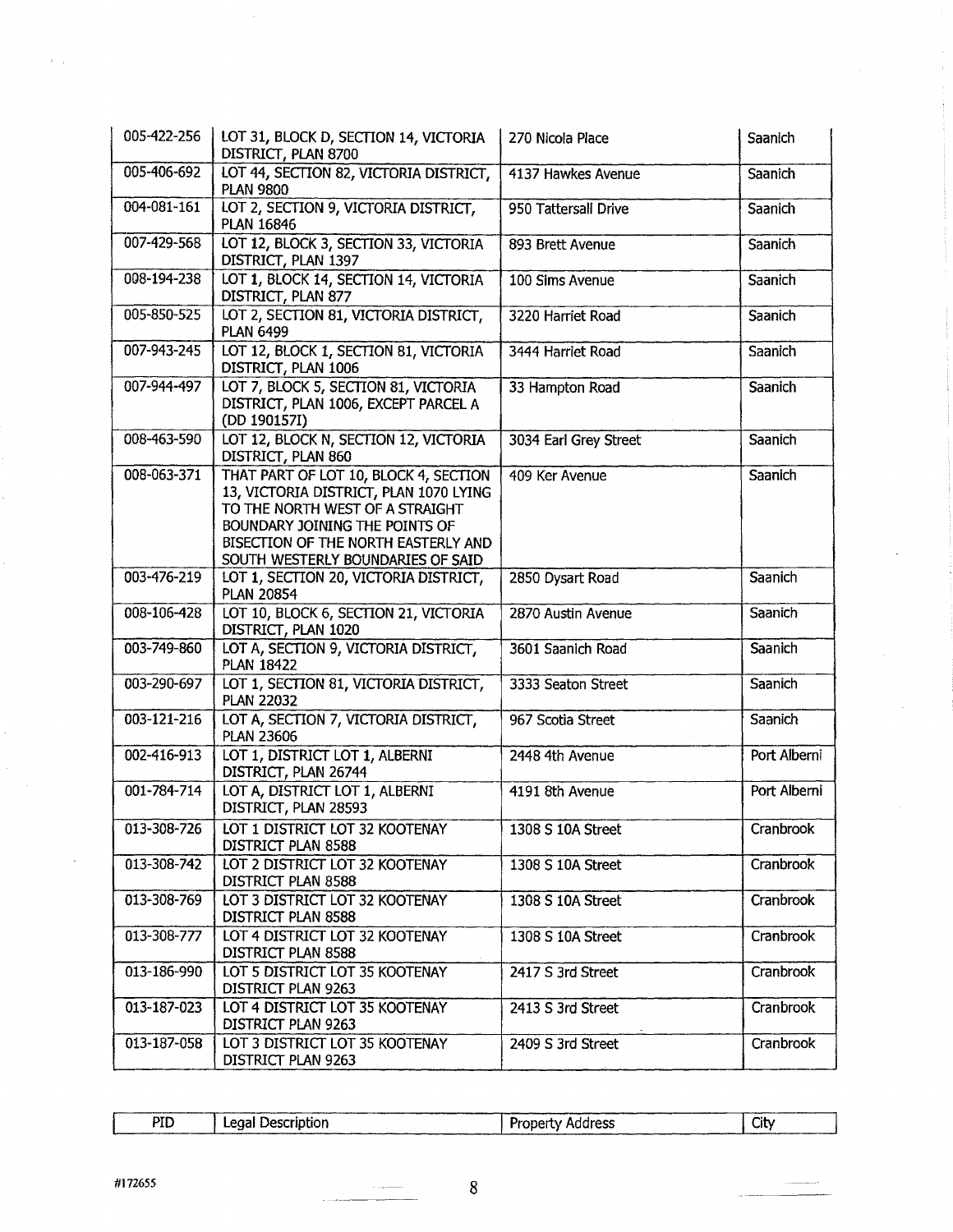| 013-187-074 | LOT 2 DISTRICT LOT 35 KOOTENAY<br>DISTRICT PLAN 9263                                                     | 2405 S 3rd Street       | Cranbrook       |
|-------------|----------------------------------------------------------------------------------------------------------|-------------------------|-----------------|
| 013-187-082 | LOT 1 DISTRICT LOT 35 KOOTENAY<br>DISTRICT PLAN 9263                                                     | 2401 S 3rd Street       | Cranbrook       |
| 013-338-323 | LOT 11 DISTRICT LOT 22 KOOTENAY<br>DISTRICT PLAN 8349                                                    | 2101 S 5th Street       | Cranbrook       |
| 013-338-153 | LOT 25 DISTRICT LOT 22 KOOTENAY<br>DISTRICT PLAN 8349                                                    | 1908 S 5th Street       | Cranbrook       |
| 013-414-721 | LOT 13 DISTRICT LOT 22 KOOTENAY<br>DISTRICT PLAN 8111                                                    | 2016 S 4th Street       | Cranbrook       |
| 013-414-755 | LOT 14 DISTRICT LOT 22 KOOTENAY<br>DISTRICT PLAN 8111                                                    | 2020 S 4th Street       | Cranbrook       |
| 013-414-771 | LOT 15 DISTRICT LOT 22 KOOTENAY<br>DISTRICT PLAN 8111                                                    | 400 S 20th Avenue       | Cranbrook       |
| 013-151-371 | LOT 6 DISTRICT LOT 35 KOOTENAY<br>DISTRICT PLAN 9263                                                     | 2417 S 3rd Street       | Cranbrook       |
| 013-151-355 | LOT 7 DISTRICT LOT 35 KOOTENAY<br>DISTRICT PLAN 9263                                                     | 2425 S 3rd Street       | Cranbrook       |
| 013-151-347 | LOT 9 DISTRICT LOT 35 KOOTENAY<br>DISTRICT PLAN 9263                                                     | 2505 S 3rd Street       | Cranbrook       |
| 013-151-312 | LOT 65 DISTRICT LOT 35 KOOTENAY<br>DISTRICT PLAN 9263                                                    | 2421 S 3A Street        | Cranbrook       |
| 013-151-304 | LOT 75 DISTRICT LOT 35 KOOTENAY<br>DISTRICT PLAN 9263                                                    | 2416 S 3A Street        | Cranbrook       |
| 013-474-201 | LOT 5 DISTRICT LOT 22 KOOTENAY<br>DISTRICT PLAN 8685                                                     | 126 - 130 S 21st Avenue | Cranbrook       |
| 010-692-347 | LOT 1 DISTRICT LOT 4 KOOTENAY<br>DISTRICT PLAN 8673                                                      | 2113 N 4th Street       | Cranbrook       |
| 010-692-371 | LOT 2 DISTRICT LOT 4 KOOTENAY<br>DISTRICT PLAN 8673                                                      | 2109 N 4th Street       | Cranbrook       |
| 010-692-380 | LOT 3 DISTRICT LOT 4 KOOTENAY<br>DISTRICT PLAN 8673                                                      | 2105 N 4th Street       | Cranbrook       |
| 010-692-398 | LOT 4 DISTRICT LOT 4 KOOTENAY<br>DISTRICT PLAN 8673                                                      | 2101 N 4th Street       | Cranbrook       |
| 010-692-410 | LOT 5 DISTRICT LOT 4 KOOTENAY<br>DISTRICT PLAN 8673                                                      | 2017 N 4th Street       | Cranbrook       |
| 012-574-805 | THE WEST 2/3RDS OF BLOCK 121<br>DISTRICT LOT 174 SIMILKAMEEN<br>DIVISION YALE DISTRICT PLAN 300          | 412 12th Avenue         | <b>Keremeos</b> |
| 016-178-491 | LOT 7 BLOCK 12 SECTION 34 TOWNSHIP<br>23 RANGE 2 WEST OF THE 6TH MERIDIAN<br>KOOTENAY DISTRICT PLAN 636  | 505 Third Street West   | Revelstoke      |
| 016-178-513 | LOT 8 BLOCK 12 SECTION 34 TOWNSHIP<br>23 RANGE 2 WEST OF THE 6TH MERIDIAN<br>KOOTENAY DISTRICT PLAN 636  | 505 Third Street West   | Revelstoke      |
| 016-178-521 | LOT 9 BLOCK 12 SECTION 34 TOWNSHIP<br>23 RANGE 2 WEST OF THE 6TH MERIDIAN<br>KOOTENAY DISTRICT PLAN 636  | 505 Third Street West   | Revelstoke      |
| 016-178-530 | LOT 19 BLOCK 12 SECTION 34 TOWNSHIP<br>23 RANGE 2 WEST OF THE 6TH MERIDIAN<br>KOOTENAY DISTRICT PLAN 636 | 505 Third Street West   | Revelstoke      |
| 017-132-631 | LOT 10 BLOCK 12 SECTION 34 TOWNSHIP<br>23 RANGE 2 WEST OF THE 6TH MERIDIAN<br>KOOTENAY DISTRICT PLAN 636 | 505 Third Street West   | Revelstoke      |
| <b>PID</b>  | Legal Description                                                                                        | <b>Property Address</b> | City            |
| 017-132-649 | LOT 11 BLOCK 12 SECTION 34 TOWNSHIP<br>23 RANGE 2 WEST OF THE 6TH MERIDIAN                               | 505 Third Street West   | Revelstoke      |